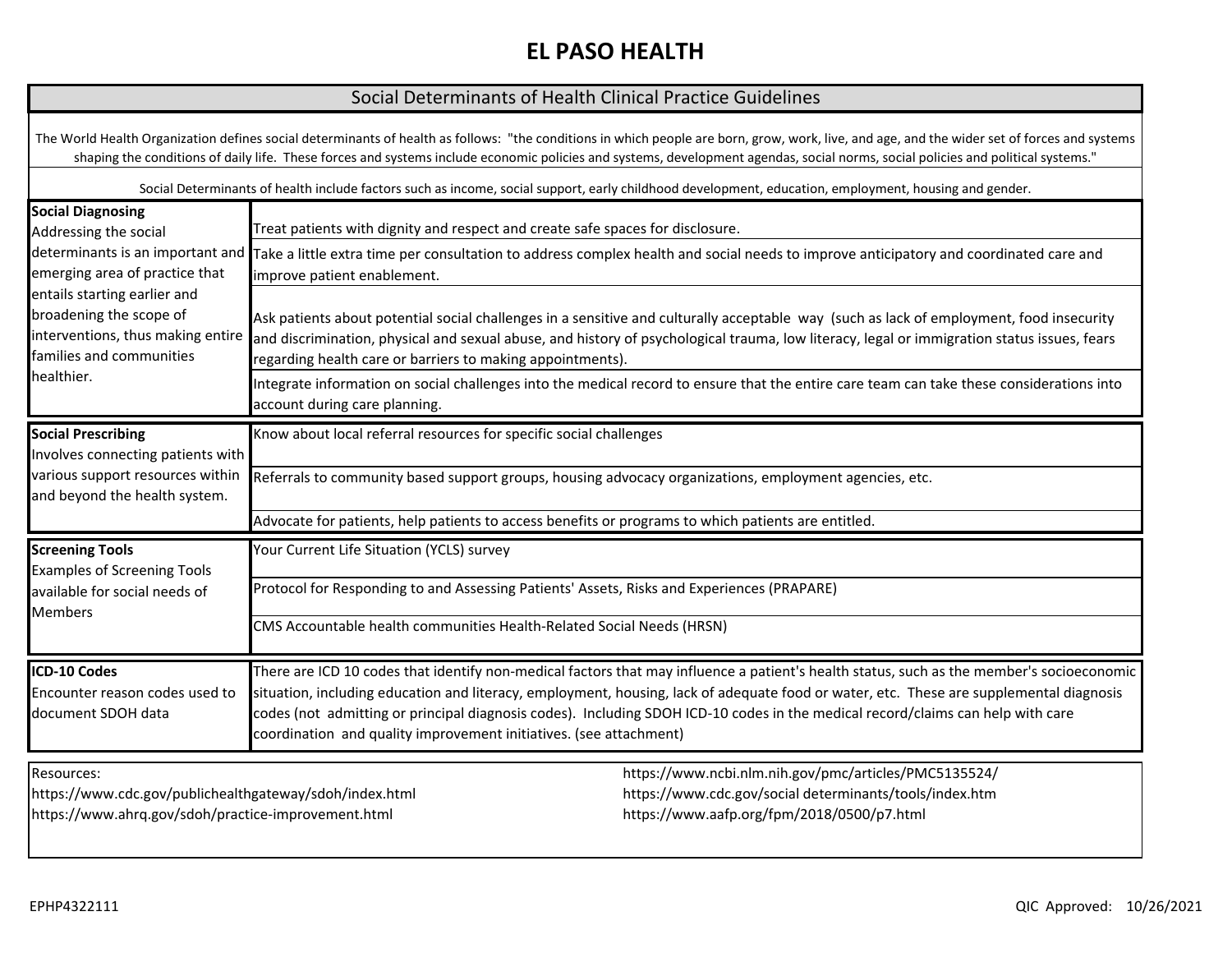#### **Z Code Description**

- **[Z55](https://www.icd10data.com/ICD10CM/Codes/Z00-Z99/Z55-Z65/Z55-/Z55) Problems related to education and literacy**
- Z55.0 Illiteracy and low-level literacy
- Z55.1 Schooling unavailable and unattainable
- Z55.2 Failed school examinations
- Z55.3 Underachievement in school
- Z55.4 Educational maladjustment and discord with teachers and classmates
- Z55.5 Less than a high school diploma
- Z55.8 Other problems related to education and literacy
- Z55.9 Problems related to education and literacy, unspecified

### **Z56 Problems related to employment and unemployment**

- Z56.0 Unemployment, unspecified
- Z56.1 Change of job
- Z56.2 Threat of job loss
- Z56.3 Stressful work schedule
- Z56.4 Discord with boss and workmates
- Z56.5 Uncongenial work environment
- Z56.6 Other physical and mental strain related to work
- Z56.8 Other problems related to employment
- Z56.81 Sexual harassment on the job
- Z56.82 Military deployment status
- Z56.89 Other problems related to employment
- Z56.9 Unspecified problems related to employment

## **Z57 Occupational exposure to risk factors**

- Z57.0 Occupational exposure to noise
- Z57.1 Occupational exposure to radiation
- Z57.2 Occupational exposure to dust
- Z57.3 Occupational exposure to other air contaminants
- Z57.31 Occupational exposure to environmental tobacco smoke
- Z57.39 Occupational exposure to other air contaminants
- Z57.4 Occupational exposure to toxic agents in agriculture
- Z57.5 Occupational exposure to toxic agents in other industries
- Z57.6 Occupational exposure to extreme temperature
- Z57.7 Occupational exposure to vibration
- Z57.8 Occupational exposure to other risk factors
- Z57.9 Occupational exposure to unspecified risk factor

#### **Z58 Problems related to physical environment**

Z58.6 Inadequate drinking water supply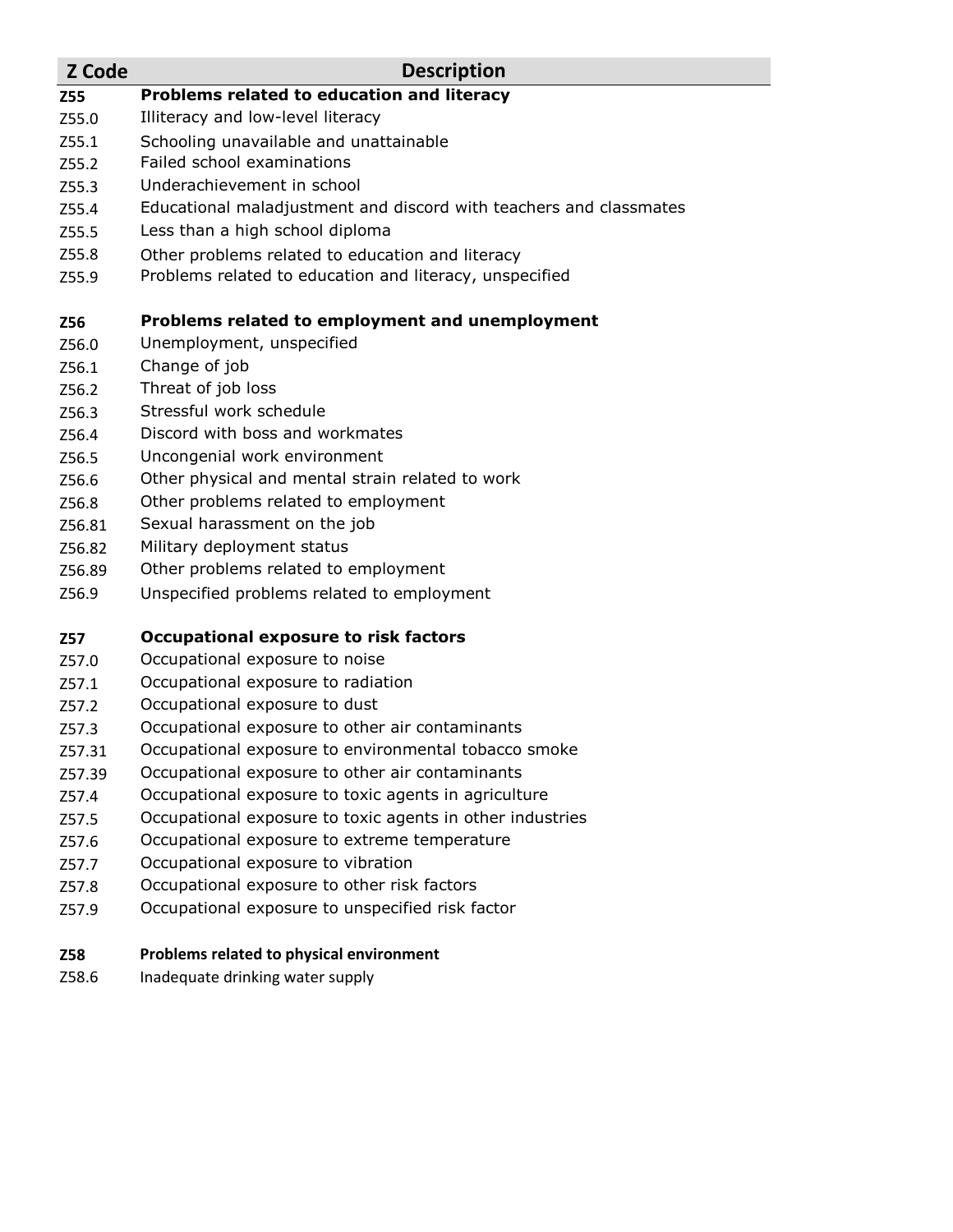- **Z Code Description Z59 Problems related to housing and economic circumstances** Z59.0 Homelessness Z59.00 …..unspecified Z59.01 Sheltered homelessness Z59.02 Unsheltered homelessness Z59.1 Inadequate housing Z59.2 Discord with neighbors, lodgers and landlord Z59.3 Problems related to living in residential institution Z59.4 Lack of adequate food Z59.41 Food insecurity Z59.48 Other specified lack of adequate food Z59.5 Extreme poverty Z59.6 Low income Z59.7 Insufficient social insurance and welfare support Z59.8 Other problems related to housing and economic circumstances Z59.81 Housing instability, housed Z59.811 …… with risk of homelessness Z59.812 …… homelessness in past 12 months Z59.819 …… unspecified Z59.89 Other problems related to housing and economic circumstances Z59.9 Problem related to housing and economic circumstances, unspecified **Z62 Problems related to upbringing**
- Z62.0 Inadequate parental supervision and control
- Z62.1 Parental overprotection
- Z62.2 Upbringing away from parents
- Z62.21 Child in welfare custody
- Z62.22 Institutional upbringing
- Z62.29 Other upbringing away from parents
- Z62.3 Hostility towards and scapegoating of child
- Z62.6 Inappropriate (excessive) parental pressure
- Z62.8 Other specified problems related to upbringing
- Z62.81 Personal history of abuse in childhood
- Z62.810 Personal history of physical and sexual abuse in childhood
- Z62.811 Personal history of psychological abuse in childhood
- Z62.812 Personal history of neglect in childhood
- Z62.813 Personal history of forced labor or sexual exploitation in childhood
- Z62.819 Personal history of unspecified abuse in childhood
- Z62.82 Parent-child conflict
- Z62.820 Parent-biological child conflict
- Z62.821 Parent-adopted child conflict
- Z62.822 Parent-foster child conflict
- Z62.89 Other specified problems related to upbringing
- Z62.890 Parent-child estrangement NEC
- Z62.891 Sibling rivalry
- Z62.898 Other specified problems related to upbringing
- Z62.9 Problem related to upbringing, unspecified